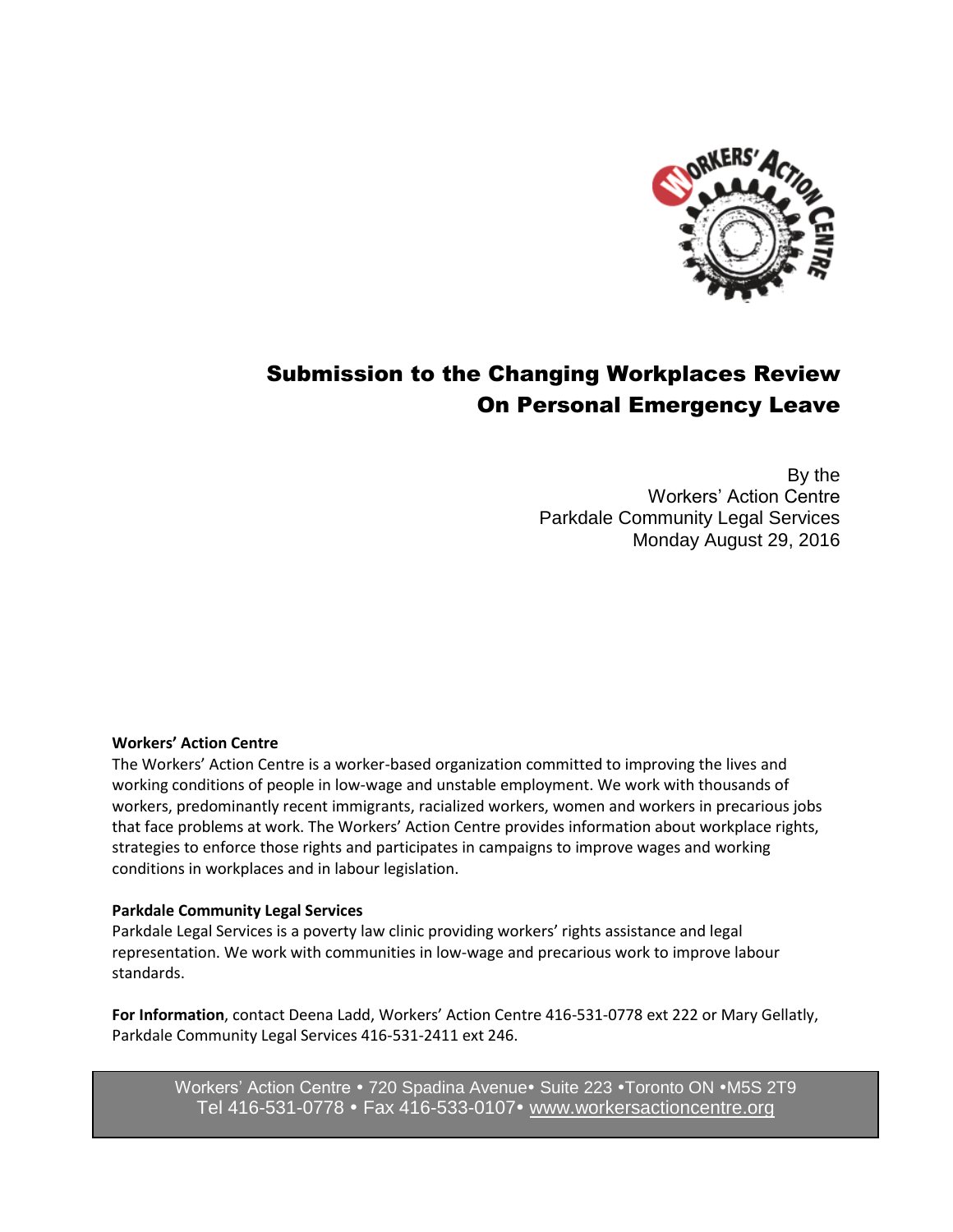# **Introduction**

 $\overline{a}$ 

Since 2001, the *Employment Standards Act* (ESA) has entitled workers to take up to 10 days of unpaid Personal Emergency Leave (PEL) per year. This leave can be used by a worker for their own personal illness, injury, and medical emergency or for the death, illness, injury, medical emergency or urgent matter concerning the worker's family.<sup>1</sup> PEL is an *unpaid* leave which limits access to it for people in low-wage and precarious work. However, PEL does provide some workers with job-protected leave when sick, family illness and emergencies arise.

Workers in precarious employment, particularly women, need full access to all the leave entitlements under PEL to manage paid work and unpaid caregiving work.

Employers want to reduce the entitlement under PEL by breaking up the 10 day unpaid leave into separate categories. For example, employers have called for restricting how many of the 10 days can be used for personal vs. family emergency, or how many can be used for illness vs. bereavement, and so forth. Breaking down the 10-day PEL into separate leave categories would reduce the entitlement available to Ontario workers.

We believe the ESA should maintain the current scope and flexibility in emergency leave provisions to address the current and future realities of workers lives. Further, this leave must be made accessible to *all* employees by removing the current exemption for firms that employ fewer than 50 employees.

The government asked the Changing Workplaces Review Advisors to make recommendations in advance of the final recommendations emerging from the Changing Workplaces Review. This is because the government committed in the 2016 Budget to "seek advice … from the Special Advisors on the Changing Workplaces Review to resolve concerns raised by business regarding the application of the emergency leave provisions" of the ESA on an expedited basis. $2^2$ 

We are concerned about the effectiveness of reviewing PEL in isolation from many related issues under consideration in the Changing Workplaces Review; in particular, paid sick days, and employers' demand to deem firm-based benefits as a greater benefit than PEL (even though they may be narrower in scope than PEL). Further, we believe that a separate consultation on PEL will make it difficult for the Changing Workplaces Review to meet its objective of "creating decent work for Ontarians,

<sup>&</sup>lt;sup>1</sup> spouse; parent, step-parent or foster child of the employee or their spouse; grandparent; brother or sister, spouse of the employee's child; and a relative of the employee who is dependent on the employee for care or assistance.

<sup>2</sup> Charles Sousa, Minister of Finance **Jobs for Today and Tomorrow** 2016 Ontario Budget: Budget papers. [http://www.fin.gov.on.ca/en/budget/ontariobudgets/2016/papers\\_all.pdf](http://www.fin.gov.on.ca/en/budget/ontariobudgets/2016/papers_all.pdf)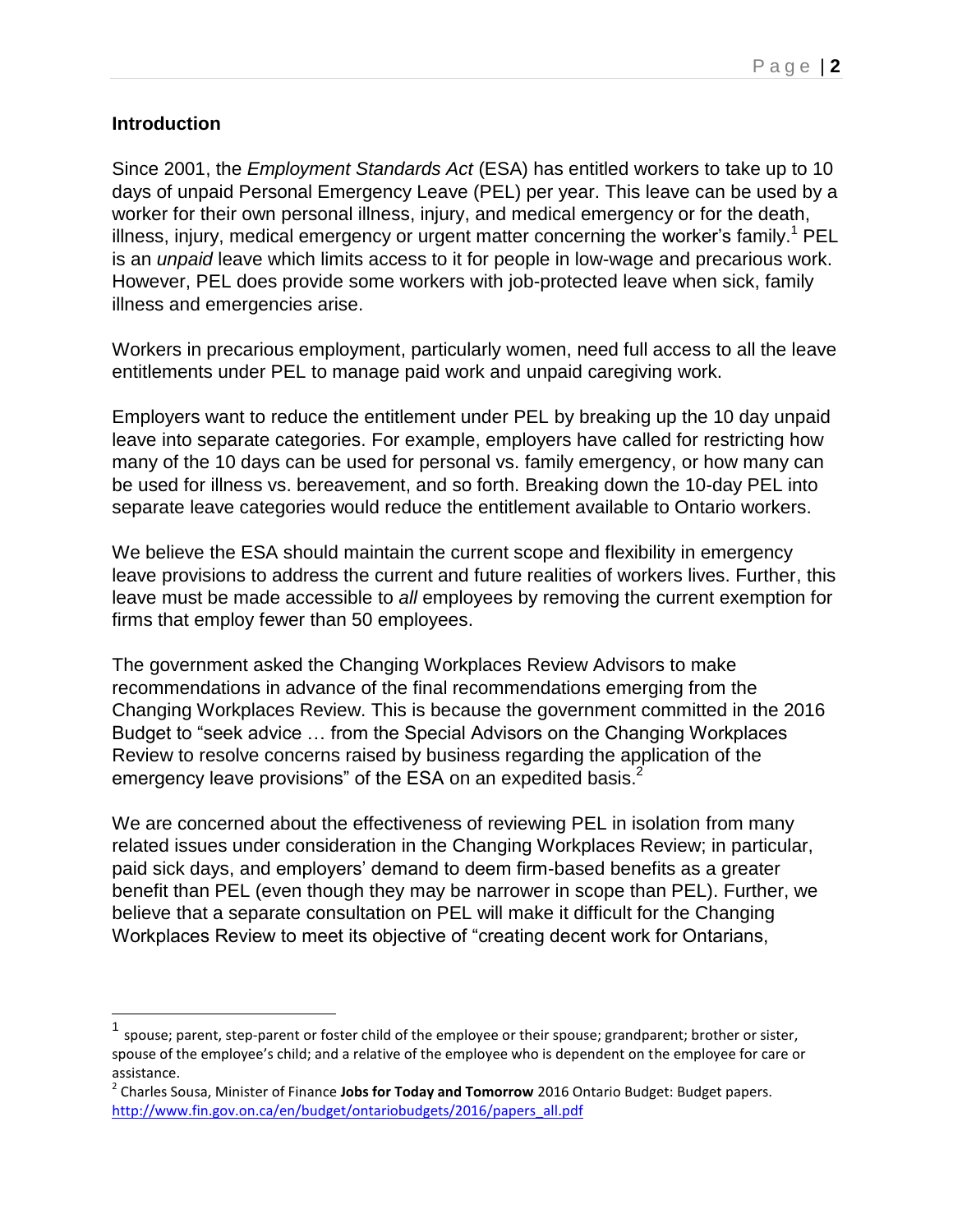particularly for those who have been made vulnerable by changes to our economy and workplaces."<sup>3</sup>

The Interim Report presents four options for public comment on PEL. We address each of those options below.

## **Option 1: maintain the status quo, that is, no changes to the Personal Emergency Leave.**

We reject this option as it leaves the exemption for small and medium businesses unaddressed. See discussion under Option 2.

## **Option 2: Remove the exemption for companies that regularly employ fewer than 50 employees**

Option 2 would remove the exemption for workplaces with fewer than 50 employees. We recommend the firm-size exemption for PEL be removed and that all workers should be able to access PEL.

The majority of workers in Ontario do not have access to paid sick days or employerbased sick leave policies. Less than one in four low wage workers get paid leaves.<sup>4</sup> Many workers rely on the job-protected, unpaid personal emergency leave as the only way to take care of themselves or dependents when sick without jeopardizing their employment when illness, injury or family emergencies arise.

Unfortunately, over 1.7 million Ontario workers<sup>5</sup> do not have this job-protected leave. Only 5% of businesses employ 50 or more workers; 95% employ 49 or less and are therefore exempted from providing job-protected emergency leave to their employees. As a result, one in every three Ontario workers is denied basic job protection in the event of a family or personal emergency. We believe job-protected emergency leave is a necessary standard to support work-life balance that all workers should have access to.

The firm-size exemption denies access to those who need it most. Research done for the Changing Workplaces Review concluded that workers in small workplaces are more likely to be in precarious work (e.g., less likely to be unionized; more likely to be earning

 $\overline{a}$ 

<sup>3</sup> Mitchell, C. Michael and John C. Murray (2016) Changing Workplaces Review: Special Advisors Interim Report. Online: https://www.labour.gov.on.ca/english/about/pdf/cwr\_interim.pdf.

<sup>4</sup> Sheila Block (2015) "A Higher Standard: The case for holding low-wage employers in Ontario to a higher standard" Canadian Centre for Policy Alternatives. Online:

[https://www.policyalternatives.ca/sites/default/files/uploads/publications/Ontario%20Office/2015/06/Higher\\_Sta](https://www.policyalternatives.ca/sites/default/files/uploads/publications/Ontario%20Office/2015/06/Higher_Standard.pdf) [ndard.pdf](https://www.policyalternatives.ca/sites/default/files/uploads/publications/Ontario%20Office/2015/06/Higher_Standard.pdf) p 15.

<sup>5</sup> In 2015, 1,723,576 people worked in firms with 49 or fewer employees. **Source:** Statistics Canada, CANSIM, table [281-0042.](http://www5.statcan.gc.ca/cansim/search-recherche?lang=eng&searchTypeByBalue=1&pattern=281-0042&p2=37) <http://www5.statcan.gc.ca/cansim/a26>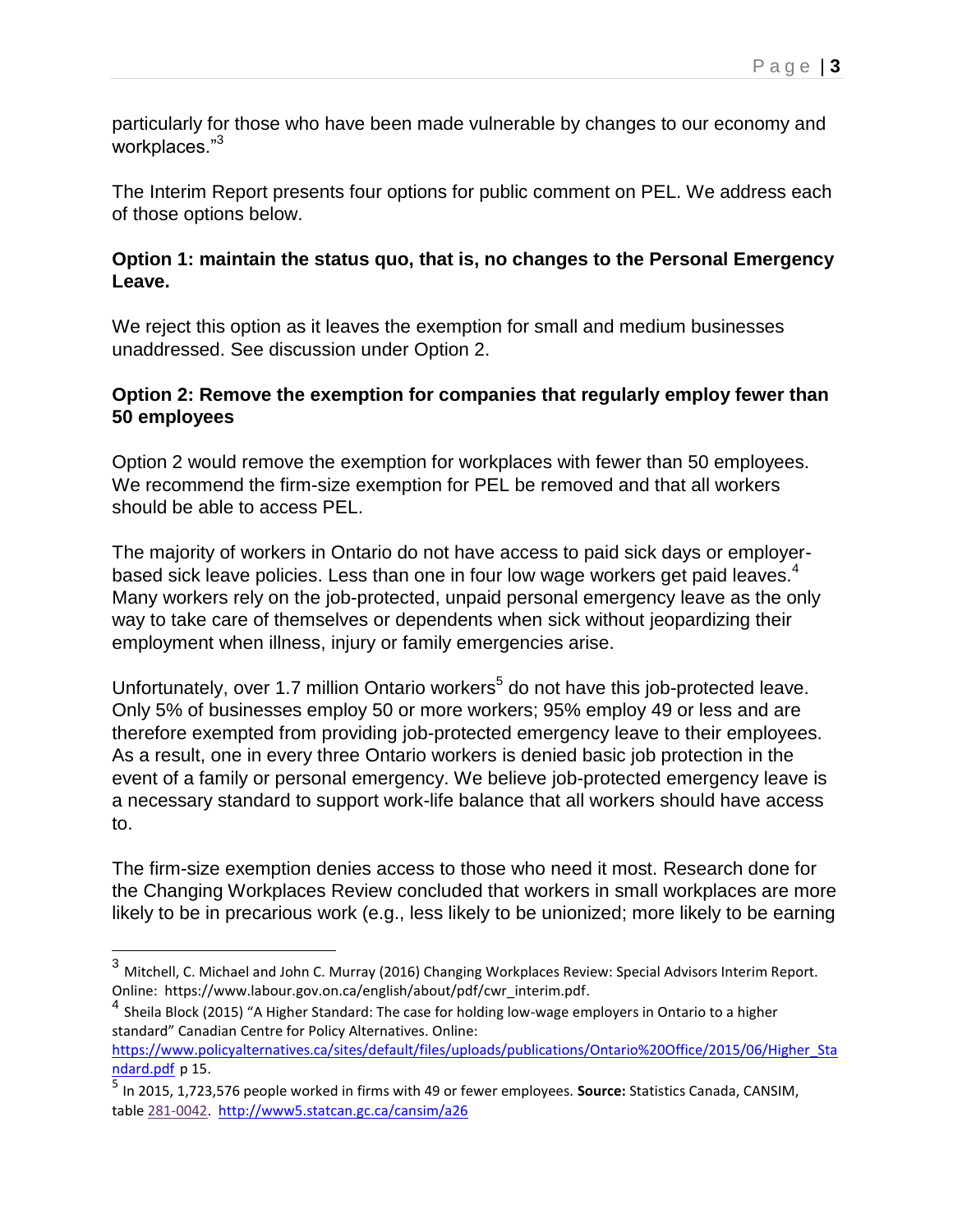lower hourly wages and living in low-income families; and, more likely to be in temporary and part-time work).<sup>6</sup> Removing the exemption is in line with the objectives of the Changing Workplaces Review to create decent work for Ontarians, particularly for those who have been made vulnerable by changes to our economy and workplaces

Losing pay is enough of a deterrent for workers facing a family or personal emergency. Denying job protection adds even more insecurity to vulnerable workers. Without jobprotected leave, many people in exempted workplaces will be forced to work while sick or facing family emergencies. Being able to take time off when sick speeds up recovery, deters further illness, and reduces health care costs. Most people without job protected PEL work in retail, accommodation and food services, construction, health care, and social services.<sup>7</sup> The sectors where workers are most in contact with the public are the sectors with the least access to job-protected sick leave (PEL). Ontario's Ministry of Health and Long-Term Care advises people to stay home if they are sick, especially when it comes to infectious diseases like influenza.<sup>8</sup> Ensuring workers have access to PEL, especially those in precarious work, will support public health goals.

Ontario is the only province to exempt employers from providing such leaves by firm size. Removing this exemption will bring Ontario in line with other jurisdictions.

#### **Option 3: Remove the general 10-day leave entitlement and replace it with a number of separate leave categories (personal illness/injury, bereavement, dependent illness/injury etc)**

Option 3 would break down the 10-day leave into separate leave categories but *not* increase the total leave entitlement (i.e., separate number of days for personal illness/injury, bereavement, dependent illness/injury or emergency leave).

We reject this option. Breaking down PEL into separate leave categories would reduce the types and scope of unpaid leave available to workers. Ten days of leave divided into separate categories for personal illness, injury, and medical emergency or for the death, illness, injury, medical emergency or urgent matter concerning the worker's family (spouse; parent, step-parent or foster child of the employee or their spouse; grandparent; brother or sister, spouse of the employee's child; and a relative of the employee who is dependent on the employee for care or assistance) would inevitably be a reduction in benefits available to workers.

 $\overline{a}$ 

<sup>6</sup> Leah Vosko, Andrea Noack and Mark Thomas (2016) **"**How Far Does the Employment Standards Act 2000 Extend, and What are the Gaps in Coverage? An Empirical Analysis of Archival and Statistical Data**."**  [https://cirhr.library.utoronto.ca/sites/cirhr.library.utoronto.ca/files/research](https://cirhr.library.utoronto.ca/sites/cirhr.library.utoronto.ca/files/research-projects/Vosko%20Noack%20Thomas-5-%20ESA%20Exemptions.pdf)[projects/Vosko%20Noack%20Thomas-5-%20ESA%20Exemptions.pdf](https://cirhr.library.utoronto.ca/sites/cirhr.library.utoronto.ca/files/research-projects/Vosko%20Noack%20Thomas-5-%20ESA%20Exemptions.pdf) p 61

<sup>7</sup> Source: Statistics Canada, CANSIM table *281-0042* <http://www5.statcan.gc.ca/cansim/a47>

<sup>8&</sup>lt;br>8 Ministry of Health and Long-term Care (2009) The H1N1 Flu in Ontario: A Report by Ontario's Chief Medical Officer of Health online: [http://www.health.gov.on.ca/en/ccom/flu/h1n1/pro/docs/oh9100\\_report.pdf](http://www.health.gov.on.ca/en/ccom/flu/h1n1/pro/docs/oh9100_report.pdf)